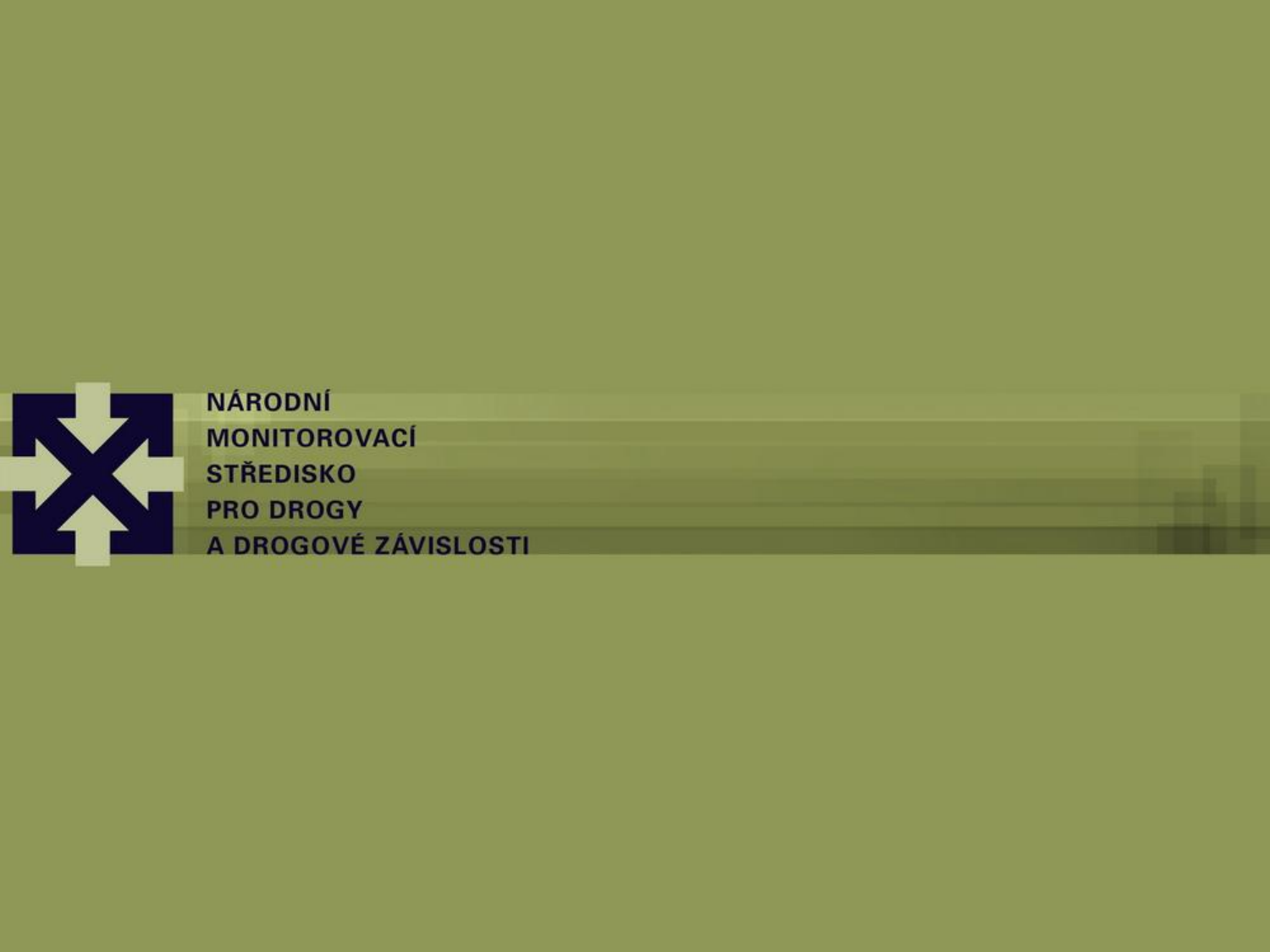

**NÁRODNÍ MONITOROVACÍ STŘEDISKO PRO DROGY** A DROGOVÉ ZÁVISLOSTI

### **The Czech Republic New Psychoactive Substances**

Katerina Grohmannova National Monitoring Centre for Drugs and Drug Addiction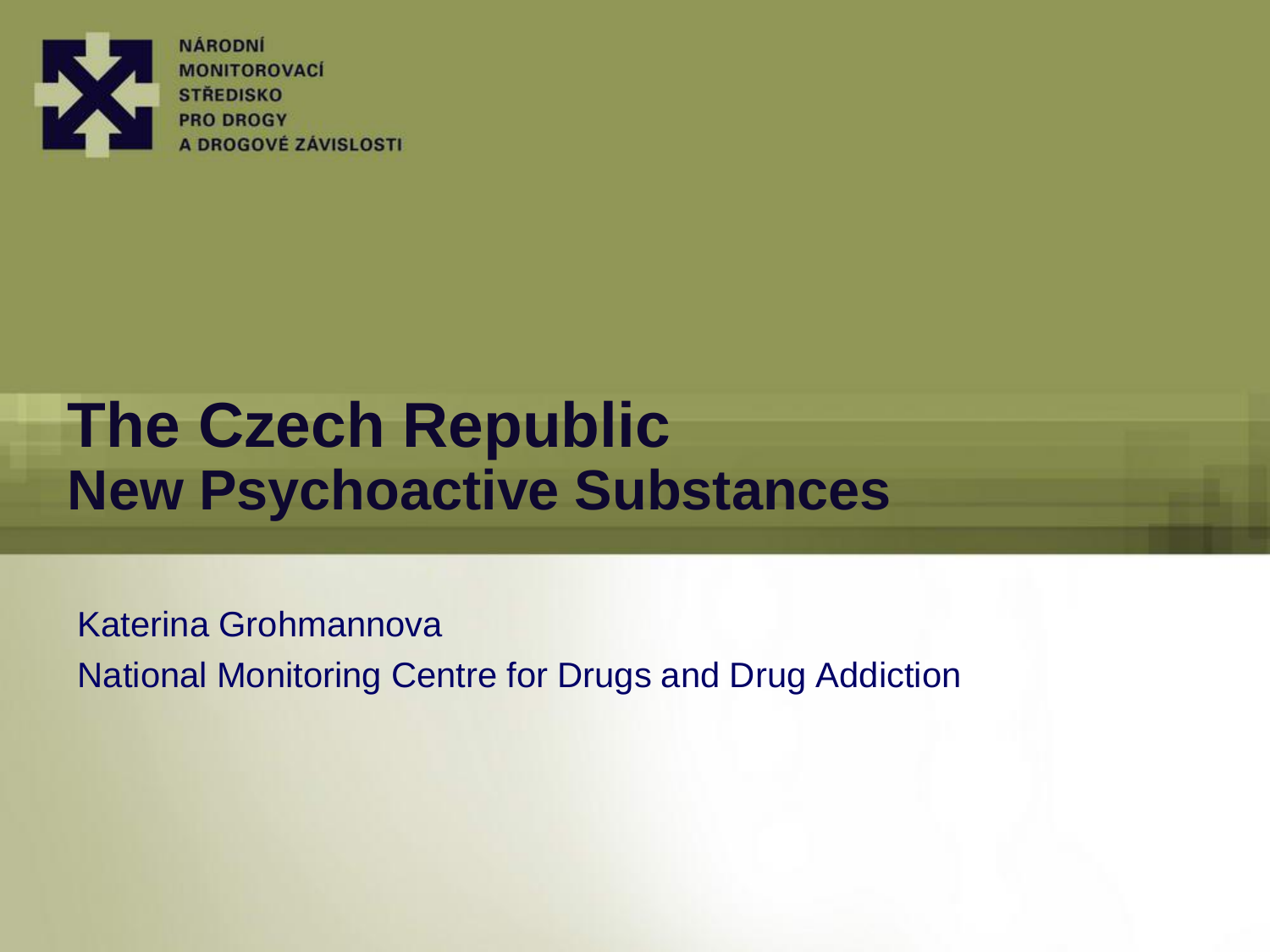#### **KZ Changes in the Act on Addictive Substances in 2011**

In 2010 massive increase in the supply of NPS in the Czech Republic

Substances not included in the schedules attached to the international conventions or the national norm

In April 2011 came info effect new amendment of the Addictive Substances Act No. 167/1998 Coll.

An additional 33 substances on the list of the psychotropic substances scheduled in the appendices of the law

Currently in preparation further amendment of the actsubstances newly listed in Government Decree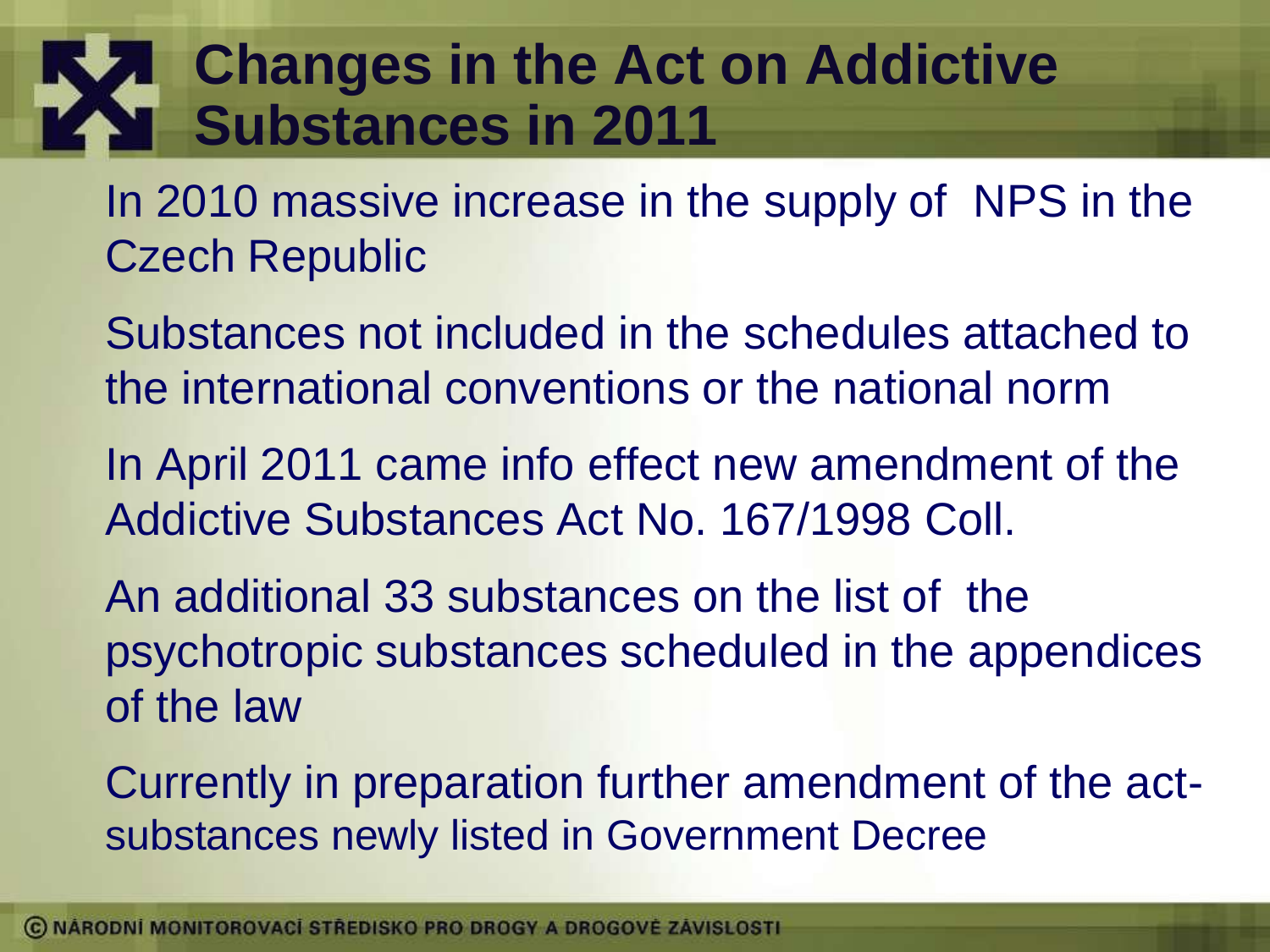

Between the end of 2010 and April 2011, the sale through shops often combined with e-shops

20 regular stores offering NPDs in 11 Czech towns and cities at the end of March 2011

NPDs usually sold through e-shops; 19 e-shops with czech interface offering NPDs identified in february 2012 (15 e-shops in 2011)

The most frequently offered substances: kratom, 6-APB, methylone, mephedrone, methoxetamine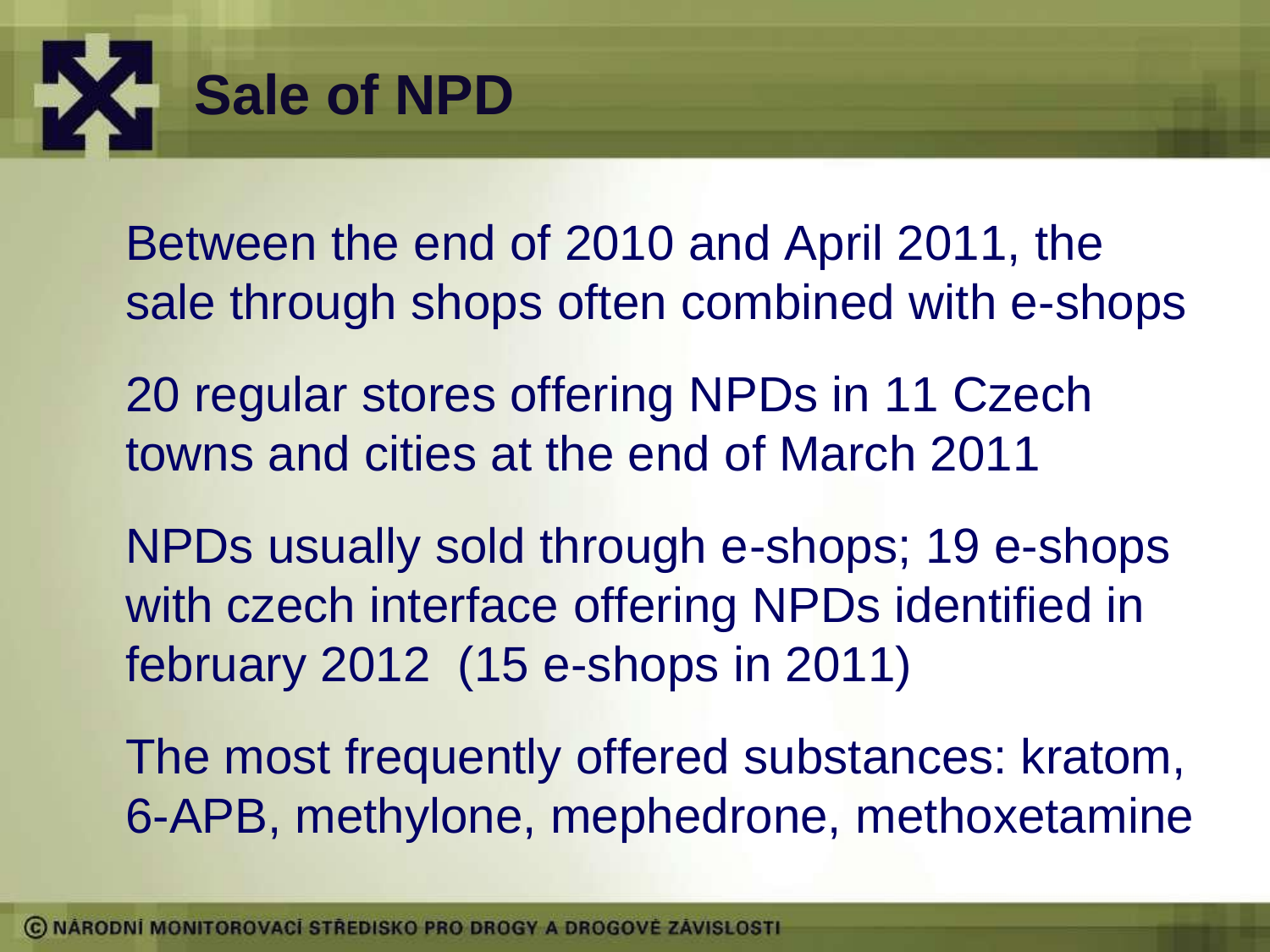# **Prevalence of NPS use**

- In the spring of 2011 a questionnaire survey among internet users
- 1091 respondents aged from 15 to 34
- A total of 50 respondents (4.5%) reported use any one of the new synthetic drugs (6% M, 3% F)
- Using the snowball sampling technique recruitment of 151 respondents
- At least one third of the respondents have used mephedrone or another cathinone
- approximately 10–15% have used herbal products containing synthetic cannabinoids
- Regular use in the last year reported by 2% of the respondents, repeated use by 51%, one-off experience stated by 47%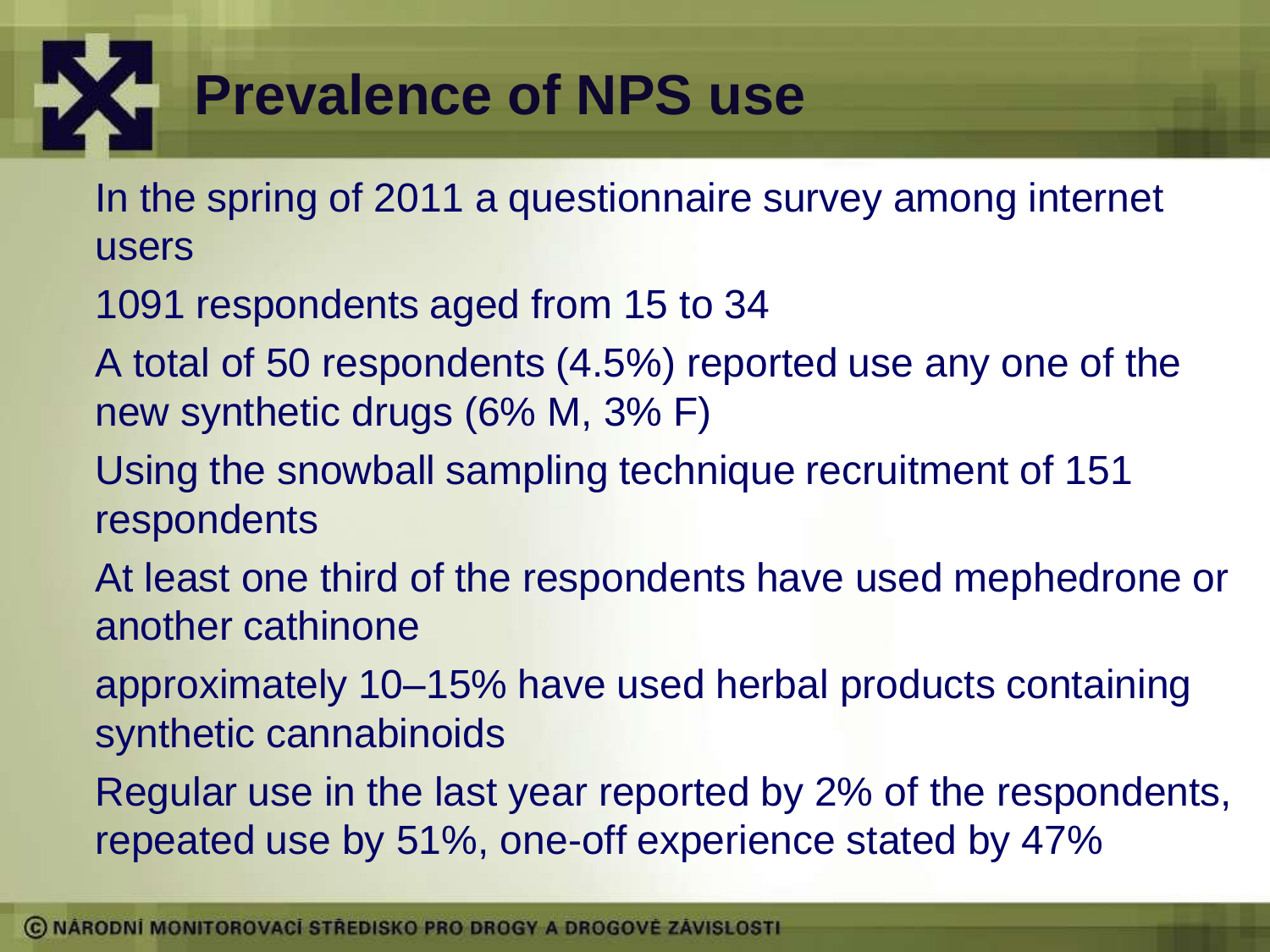### **KZ** Collecting and analyzing data on NPS **Al -complex methodological problem**

NPSs are mostly supplied with no information about their composition;

the chemical names are complicated for a nonprofessional and there are no generally accepted single names for the substances

the commercial names vary and it is not clear which specific substances they are associated with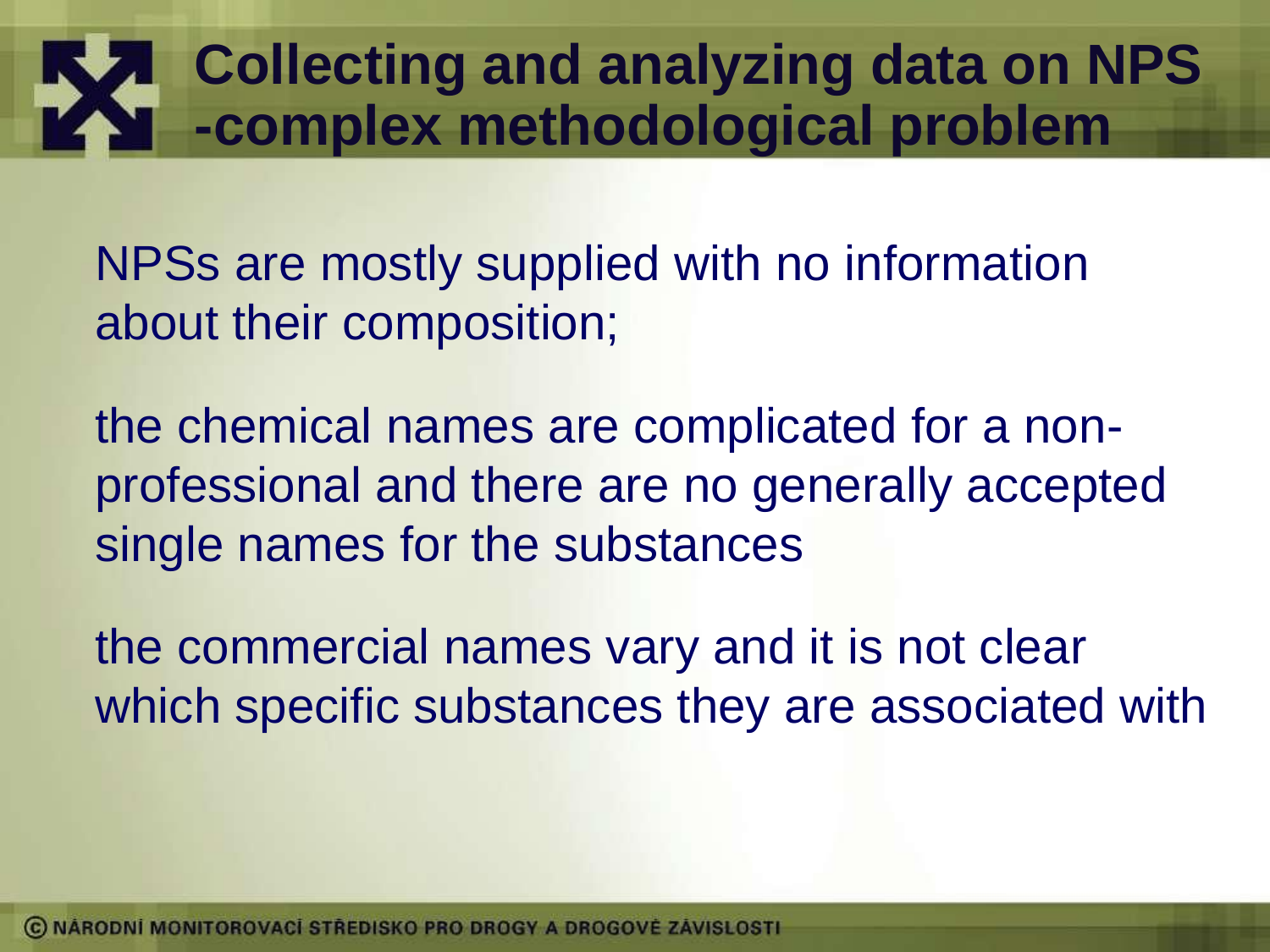